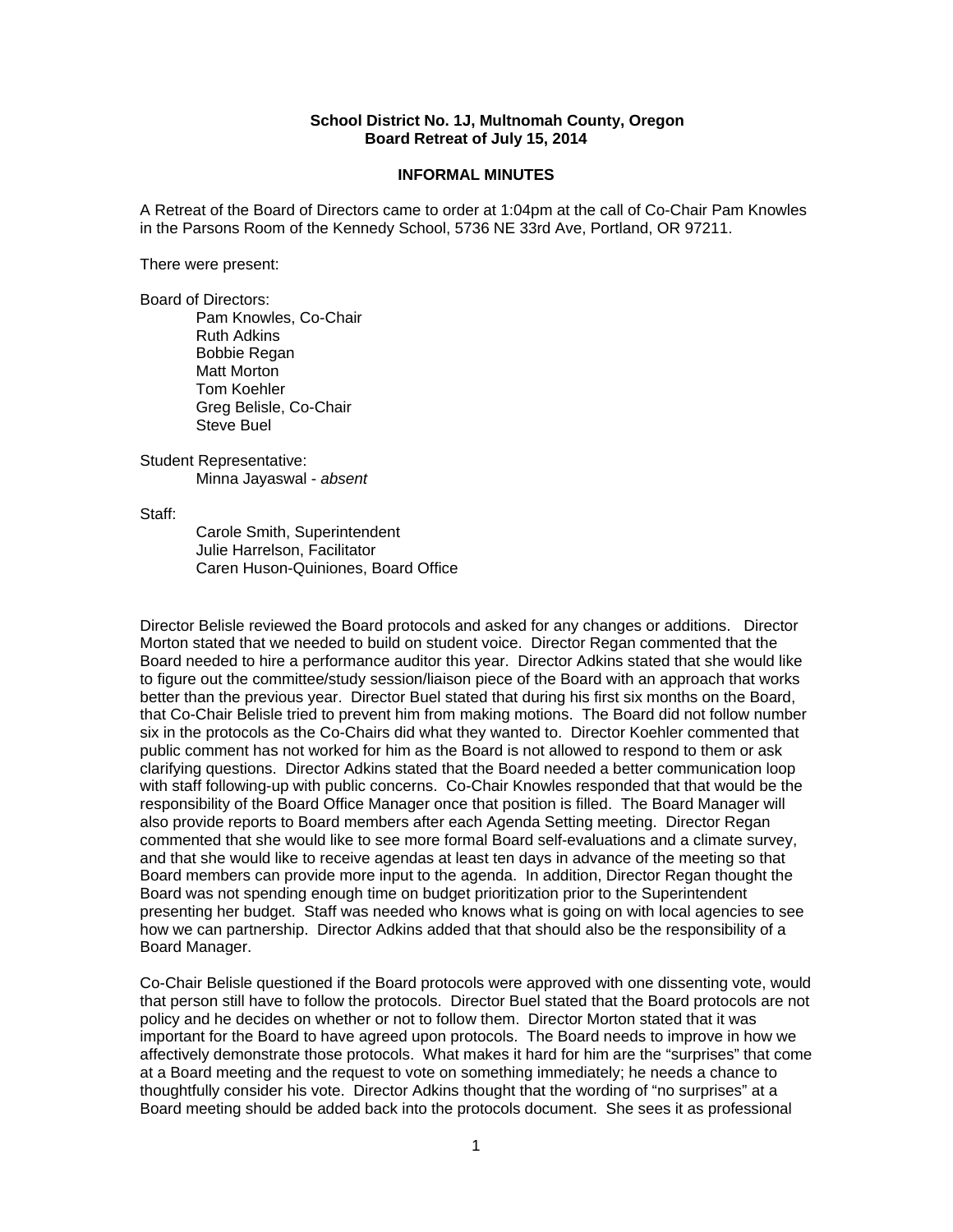courtesy and respect for each other. Director Buel stated that the Board was an elected body and that he was not obligated to be respectful of another Board member. The Board conducts public meetings. All decisions are supposed to be made in public. Amendments on the spot are part of the public process. Too much is done in back rooms. We do not meet the intent of the Open Meeting laws. For six months he was told he could not add items to an agenda. Director Adkins suggested a Board check-in on their Work Plan and hold each other accountable. We also need clarification that allows Board members to bring agenda items forward.

## **Board Leadership**

Co-Chair Belisle stated that he was not interested in continuing as a Co-Chair and reminded the Board that at one time they discussed characteristics for Board leaders. We have had a history of overlapping so that we do not have new leadership all at one time. Director Regan commented that there was a value in the past in sharing leadership opportunities and suggested maybe one Co-Chair should be from the minority board group and another Co-Chair from the majority group. If a Board member was not running for re-election, one should sit as Chair. We should allow new leadership all the time. Director Adkins mentioned that rotation was a good thing and stated her interest in serving as Co-Chair; Director Buel also stated that he would be interested. Director Buel added that we need to have people in leadership who understands how a public body works; to protect the minority viewpoints as well as majority viewpoints. It was oppressive to not be allowed to say something at a meeting without any justification. Co-Chair Knowles stated that one leadership characteristic was time and she was interested in continuing as Co-Chair of the Board. Director Koehler mentioned that another characteristic was the ability to bring people together on the same page, and that is an intangible quality. There needs to be an evenhandedness approach. Director Koehler stated that he was also interested in serving as Co-Chair. Director Morton commented that we need to focus efforts more on protocols and actions of the Board and making sure all Board members have the right to voice their opinion and share their interest. He would like to research how there could be more leadership opportunities for those who do not have the time to serve as Co-Chair. Director Regan noted that there were four Board members who have not sat in leadership for the last five years; she was not interested in it right now, but might be interested in serving as Co-Chair in January 2015. She would like the Co-Chairs to complement each other's strengths and weaknesses and have a sense of urgency and the respect of the entire Board.

At 2:30pm, the Board took at 15 minute break.

Superintendent Smith explained the work exercise the Board would be performing by prioritizing next year's topics. She asked the Board to tell staff what the Board wants to focus on.

At 3:06pm, the Board began working on the exercise and completed their work at 4:00pm.

The Board agreed that the following topics could be deleted from next year's work: stop policy work and send to OSBA, stop the specific Enrollment and Transfer update as enrollment was being considered district-wide, stop monitoring HR wellness but continue student wellness. Jollee Patterson, General Counsel, stated that she had additional resources for the coming year and would be bringing amended policies to the Board periodically.

The Board agreed to focus on the following topics: 3rd grade reading, disproportionate discipline**,**  high school grad rate, college/career readiness, ESL, PAT contract implementation, CTE, climate survey, effective senior directors of schools/effective principals, legislative, racial equity policy, testing practices, bond/levy, principal evaluations, and the budget.